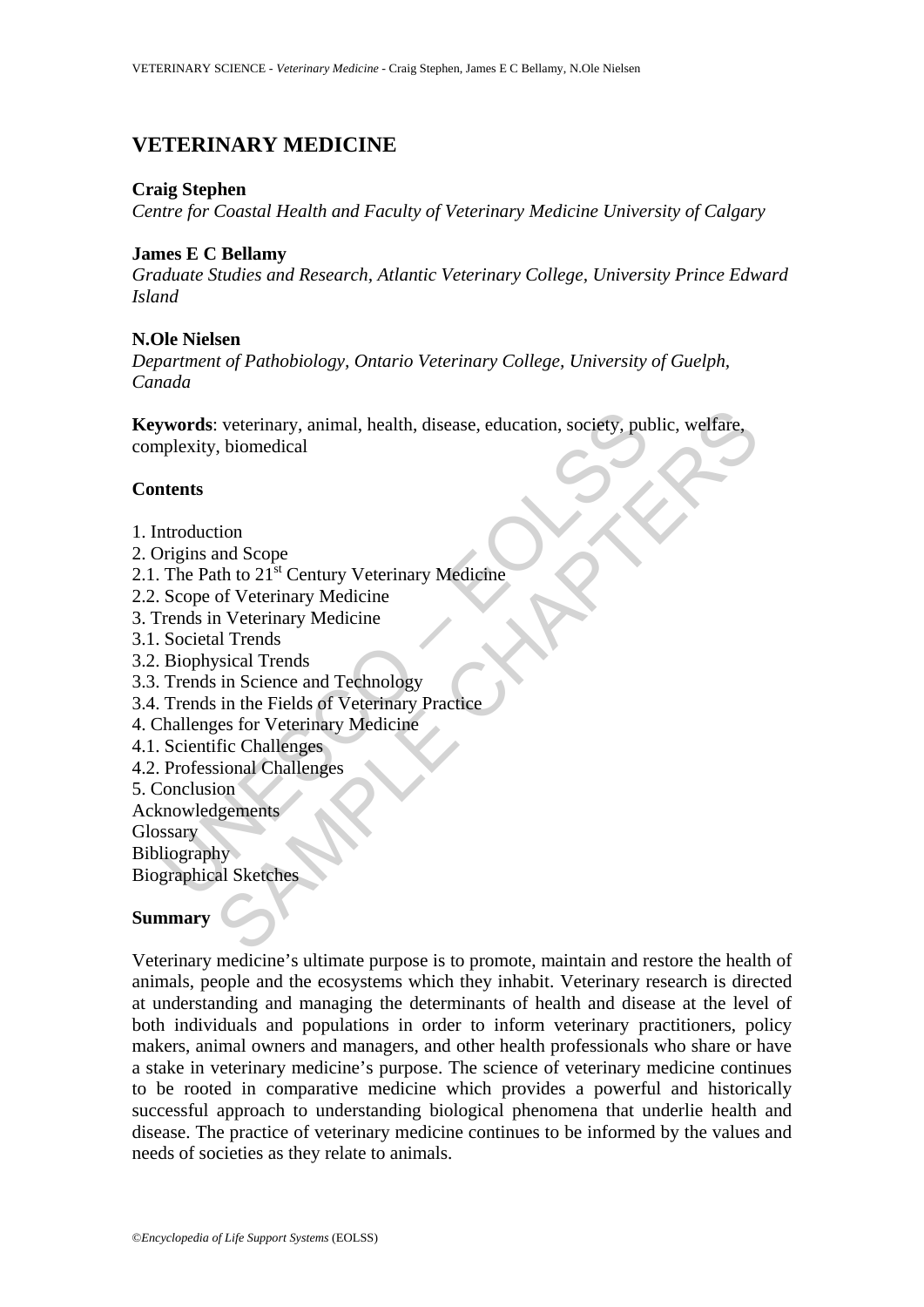The efforts of veterinary medicine will continue to focus on ensuring the health and welfare of animals. Veterinary education prepares veterinarians to recognize, prevent and remedy threats to animal health and welfare and places veterinarians in the position to advocate for the wellbeing of domestic and wild animals. The range of activities and perspective relevant to the practice of veterinary medicine requires veterinarians to understand diverse topics from animal husbandry to molecular diagnostics; from economics to diagnostic imaging and from ethics to ecosystem functions. Increasingly, veterinarians are working as teams to address the evolving expectations for animal care and veterinary scientists are reaching into a greater array of questions to provide a firm basis in research to support the goals of the profession.

Clinical practice of veterinary medicine not only strives to apply evidence based medicine but also integrate social issues involving economics and ethics especially as it involves animal welfare. Many if not most private veterinary practitioners will continue to practice on urban pet animals using technology that closely matches that in human medicine. Rural practice will be largely of two types; a multi-species focus in the case of meeting small holder needs and population level services for larger enterprises. In both cases and in both developing and developed nations technical assistants will play a larger role in veterinary practice teams.

blves animal welfare. Many if not most private veterinary practitic<br>ractice on urban pet animals using technology that closely matchicine. Rural practice will be largely of two types; a multi-specie<br>neeting small holder ne imal welfare. Many if not most private veterinary practitioners will conto on urban pet animals using technology that closely matches that in humour pet animals using technology that closely matches that in humour and prot Veterinary medicine will continue to play a pivotal role in public health by responding to changing threats from zoonotic diseases and unsafe food that are a consequence of an unrelenting increase in global biological, physical, economic and social connectedness. The larger medical community, recognizing the interdependence of health in all species, has embraced the concept of "one health". Demands for timely and accurate disease surveillance will increase. The means to promptly assess and contain risks must be developed if a proactive risk management approach is to replace the current reactive approach to disease control. The polar challenges of reaping the benefits of molecular biology and modern technology on the one hand and dealing with anthropogenic disturbances to the earth's ecological systems on the other will drive veterinary research and education in the coming decades. Progress in informatics and dealing with complexity will be a key to progress in both situations.

# **1. Introduction**

Veterinary medicine develops, evaluates, and applies scientific and social information to help solve disease problems and reach health goals in animal-related systems. "Veterinary medicine" encompasses "veterinary research" and "veterinary practice". "Veterinary research" is aimed at *developing and evaluating* the information required to support the decisions of "veterinary medicine"; "veterinary practice" involves the *application* of this information to the decisions required for achieving animal, public and ecosystem health goals. The models and methods used in the practice of veterinary medicine require an integration of scientific evidence with ethics and values to make decisions about the health of animals, people, and larger systems that may involve several species. The scope of veterinary medicine is large and can include the care of an individual sick animal, the promotion of food security and agricultural productivity, the protection of human health, or the maintenance of a healthy ecosystem. The scientific evidence that underlies veterinary medicine arises not only from veterinary research but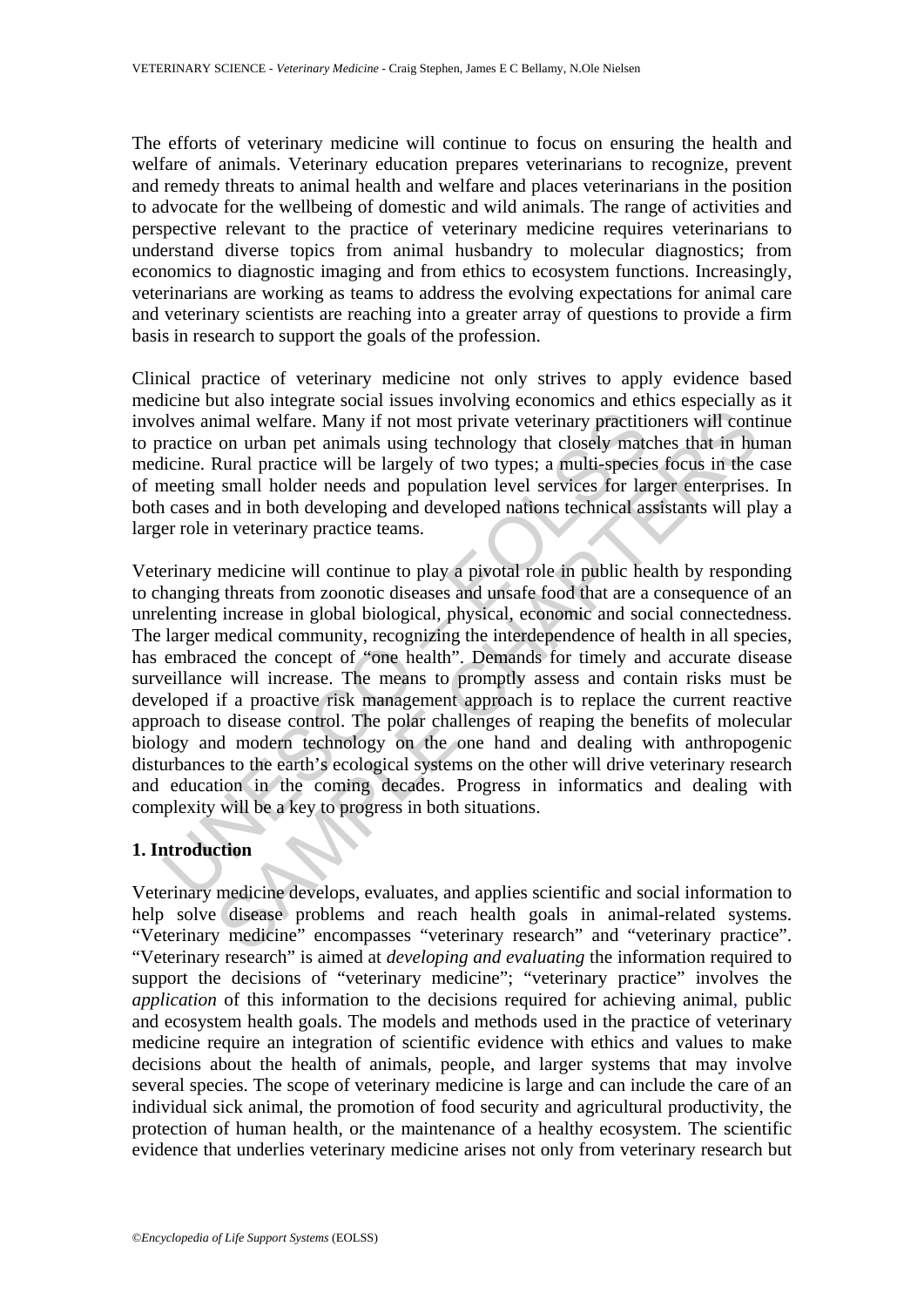also from research in other natural and social sciences. Although historically grounded in the biomedical sciences with applications in mainly individual animals, veterinary medicine continues to expand its range. Veterinary practitioners and researchers are engaged not only in traditional disciplines, such as pathology, microbiology, anatomy, physiology, epidemiology and clinical sciences, but are also exploring a wider field of activity including conservation biology, population health, environmental health, and ecosystem health. As the systems of concern to veterinarians extend beyond individuals to populations and ecosystems, veterinarians are turning towards a systems approach to problem solving and are beginning to employ methods from complexity science, network analysis, and mathematical and computer-based modeling.

Veterinary medicine is characterized by four core features. First and foremost veterinary medicine exists to serve the public welfare by addressing issues and questions that tend to arise from a practical problem that, in some form, involves the health of animals. The questions vary widely. They may be concerned with genetic mechanisms of diseases or with the policies and procedures to promote population productivity. They may focus on the mode of action of a drug used to remedy a disease or with the nature of the agri-food system required to promote human health and well-being. But, typically, questions addressed in both veterinary practice and veterinary research, arise because someone ultimately needs information to cope with a disease problem or health goal associated with animals.

rise from a practical problem that, in some form, involves the heat<br>stions vary widely. They may be concerned with genetic mechani<br>the policies and procedures to promote population productivity.<br>"
mode of action of a drug ma a practical problem that, in some form, involves the health of animals.<br>
ma a practical problem that, in some form, involves the health of animals.<br>
and procedures to promote population productivity. They may be<br>
dictio Second, veterinary medicine is comparative. It transcends species boundaries and studies phenomena basic to the diseases and health management of all species. Because of the diversity of species and situations confronting veterinarians, it is rarely possible to generate data for all health issues of all species in all situations. Often veterinary medicine seeks commonalties in mechanisms of diseases or approaches to health that can be used across species and situations. One of the defining contributions of veterinary medicine to society has been its historical role in comparative biomedical research wherein animal models of diseases are used to inform human medicine. The comparative approach has been essential for medical progress and continues to be the foundation for contemporary veterinary and human medicine.

Third, veterinary medicine is an applied science. It develops tools, techniques and decision models to influence or control health outcomes in animal-related systems. Veterinary medicine applies the knowledge developed in the natural sciences, within the context of optimal health, the latter concept being influenced not only by biological phenomena but also by ethical, social, and/or economic considerations. Variations in these considerations from person to person, region to region or country to country, result in adaptive application of the scientific information supporting veterinary medicine. An example of adapting health goals to economic considerations would be targeting herd health strategies to achieve a level of milk production for a dairy cow to ensure an adequate profitability for the farmer. An example of ethical considerations influencing health standards would be minimum floor space requirements for pigs that ensure an acceptable level of animal welfare.

Fourth**,** veterinary medicine is multidisciplinary. The need for an applied, health focused context in veterinary medicine gives rise to its multidisciplinary nature. While some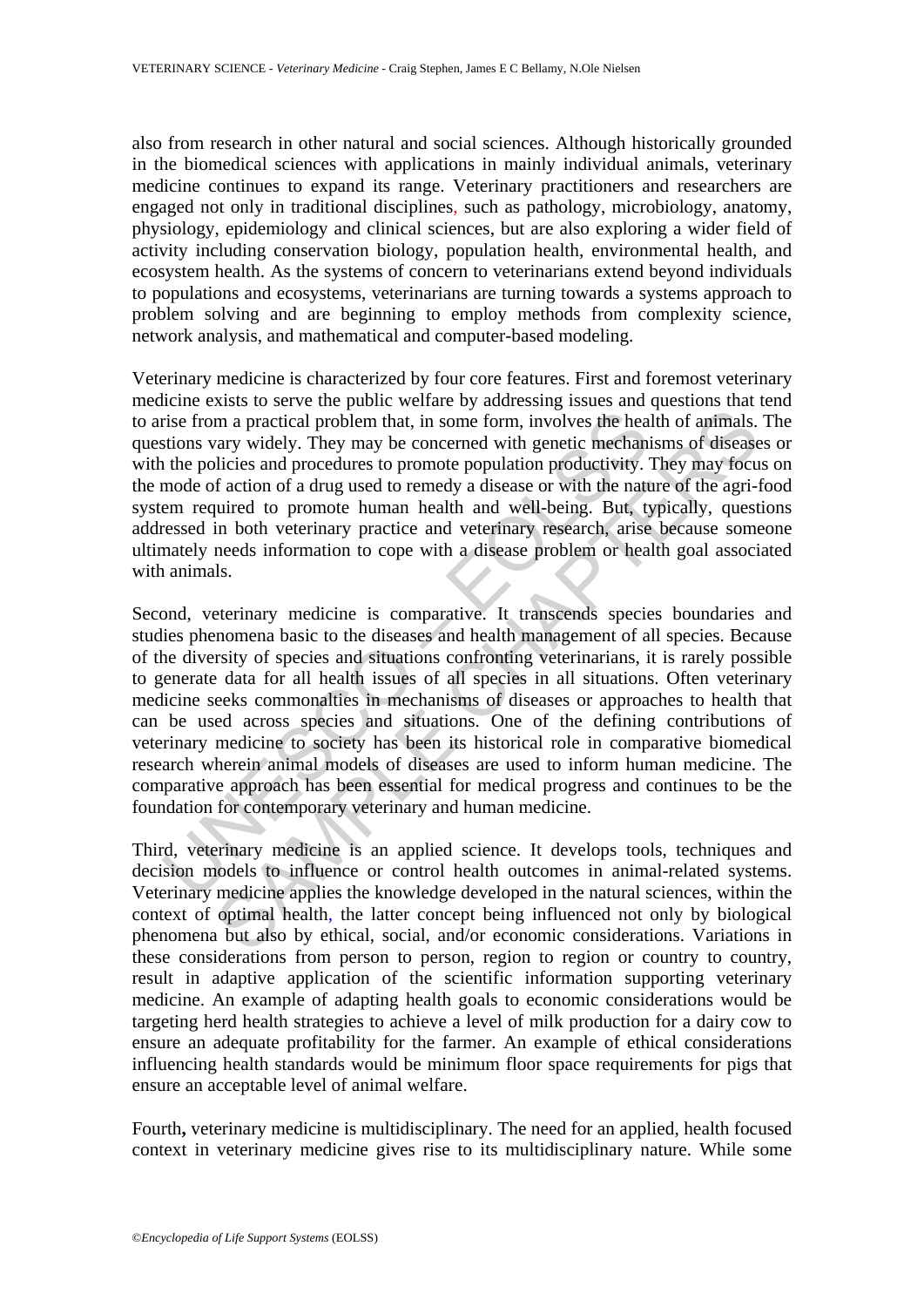veterinarians and veterinary researchers have a single focus on a very specific subject or methodology, veterinary medicine as a whole encompasses a broad range of specialties and perspectives. Veterinary research may be done by veterinarians or biomedical scientists in veterinary schools or in a variety of other institutions. In parallel to veterinary medicine's growing extension of interest beyond individuals to populations and ecosystems, veterinary practice has similarly evolved from an individual to a team approach involving not only veterinarians but economists, ecologists, agrologists, and other appropriate discipline experts working together to solve the increasingly complex health problems.

## **2. Origins and Scope**

# **2.1. The Path to 21st Century Veterinary Medicine**

mals have been an initate part of human life since the dam<br>limals have been an initate part of human life since the providicity, income, transport, or cultural worth. The importance of<br>ety resulted in a growing interest i and the state parameter of human life since the dawn of civilizate<br>ave benevant in the since the dawn of civilizate<br>ave always been significant to people, whether providing food, cloth<br>cacone, transport, or cultural worth Animals have been an intimate part of human life since the dawn of civilization. Animals have always been significant to people, whether providing food, clothing, security, income, transport, or cultural worth. The importance of animals to human society resulted in a growing interest in their function and their interactions with people. There are very early records of individuals who specialized in the care and healing of animals, especially horses. The emergence of veterinary medical knowledge depended in significant measure on factual observations of animals in ancient Egyptian, Greek, Middle Eastern and Asian civilizations. Aristotle and his colleagues performed dissections on hundreds of species of animals, describing their normal forms and their diseases. Early attempts to remedy ailments of horses, mules and livestock date back to these ancient civilizations. Later observations on the spread of contagious diseases of animals laid some of the foundations for epidemiology. Concepts of infection and quarantine of animals were recognized and described three hundred years before Pasteur and general acceptance of the germ theory. The emergence of the contemporary veterinary profession began in the last half of the  $18<sup>th</sup>$  century when schools of veterinary medicine were established in Europe. This development was precipitated by the need for human resources to deal with the catastrophic effects of specific diseases such as foot and mouth disease, rinderpest and pleuropneumonia on food supplies and economies.

Veterinary medicine's contributions to biomedical science became increasingly more important throughout the  $19<sup>th</sup>$  century. The early development of veterinary research focused on anatomy and physiology. By the mid  $19<sup>th</sup>$  century veterinary research was making significant contributions to the understanding of the causes and epidemiology of infectious diseases. For example, some of the first evidence that arthropods can transmit disease-causing organisms, came from studies by veterinary scientists. The flourishing of microbiology that occurred in the last half of the  $19<sup>th</sup>$  century benefited enormously from both laboratory and field observations on infectious diseases in animals. The recognition of zoonotic parasitic and bacterial diseases highlighted the need for improved slaughterhouse hygiene to protect public health. The finding that bovine tuberculosis could be transmitted to people and the subsequent virtual eradication of this disease from domestic livestock in many parts of the world remains one of the veterinary profession's greatest contributions to public health.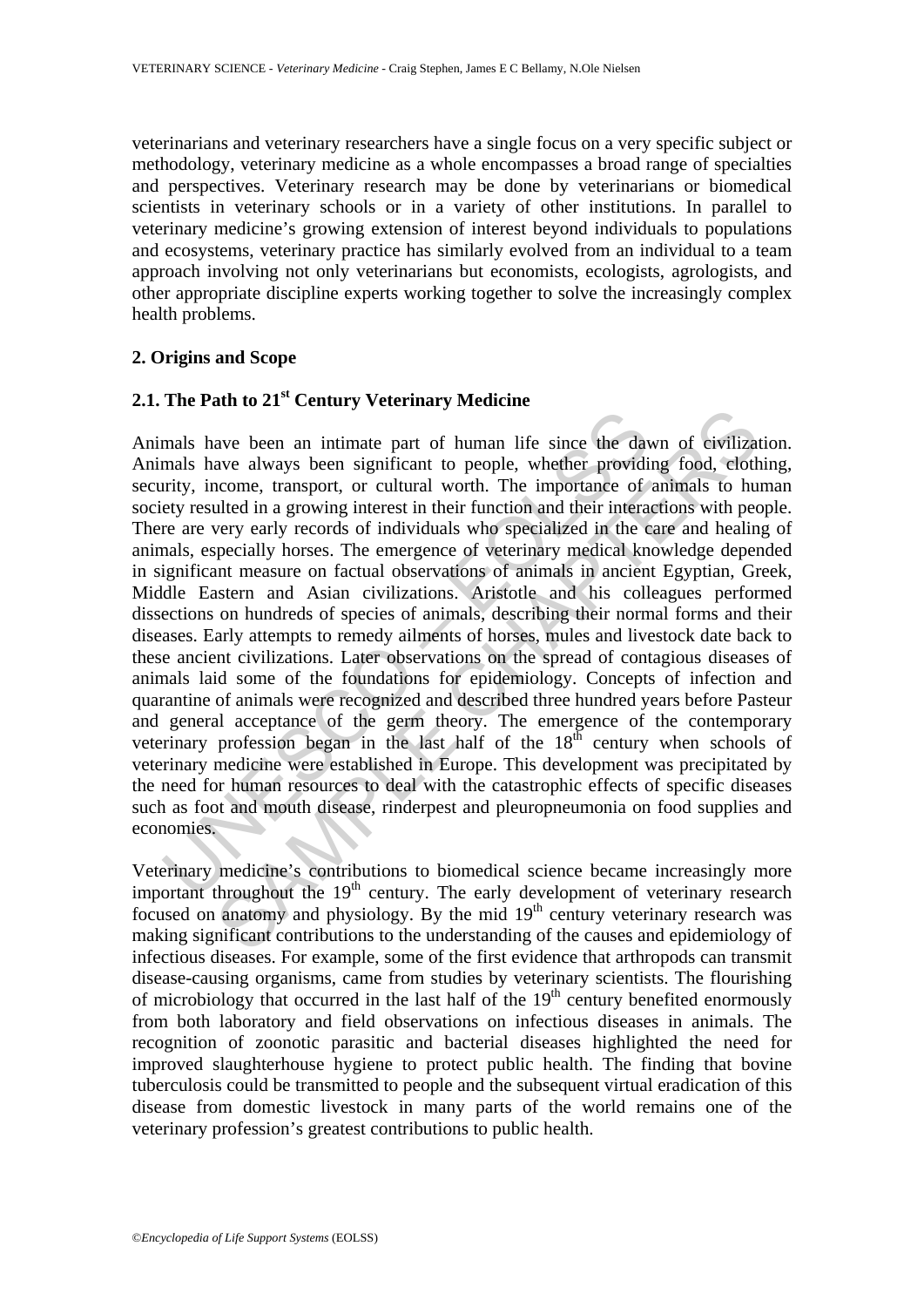Until the early  $20<sup>th</sup>$  century, most of veterinary medicine was concerned with maintaining animals for work, for military purposes, and for a safe and secure human food supply. For the first half of the  $20<sup>th</sup>$  century veterinary medicine was focused largely on food animal production and the hygiene of animal-derived food products. During this period clinical veterinary research was not only adopting new clinical methods from human medicine (e.g. the use of antibiotics) for application in animals but also developing new methods that were later adopted by human medicine (e.g. certain orthopedic and anesthetic techniques).

by wing WWII included a commitment by the veterinary acade<br>cicipate in this development. The increased dedication of the veterinary<br>origines but also to the emergence of the clinical specialty of<br>iglicine. In the last half The enormous growth in companion animal practice that followed World War II meant that a growing segment of veterinary practice became oriented to ends quite similar to those in human medicine and became increasingly concerned with comparable diseases, like cancer and diabetes. The huge growth in public investment in biomedical research following WWII included a commitment by the veterinary academic community to participate in this development. The increased dedication of the veterinary community to comparative biomedical research led not only to research growth in the traditional disciplines but also to the emergence of the clinical specialty of laboratory animal medicine. In the last half of the  $20<sup>th</sup>$  century the huge increase in the volume of biomedical knowledge coupled with an insatiable demand for more sophisticated veterinary services led to the emergence of formalized veterinary disciplinal specialties that mirror those in human medicine, such as internal medicine, surgery, dentistry and ophthalmology. In parallel it has been more common for veterinarians interested in pursuing a research career to acquire post-graduate research degrees (e.g. Masters, PhD).

WWII included a commitment by the veterinary academic communit<br>in this development. The increased dedication of the veterinary communit<br>tive biomedical research led not only to research growth in the traditive<br>but also to The 21<sup>st</sup> century has arrived with an expanding scope of activities for veterinarians. While clinical specialties and laboratory-based research still dominate the veterinary agenda, new issues confronting humanity are increasingly becoming the subject of veterinary concern. Over the past fifty years the enormous growth in human population, technology, and trade has placed unsustainable stress on the environment. Several important problems involving veterinary medicine have emerged including: loss of biodiversity, increased risk of species extinction, escalation of zoonotic diseases, the need to establish national herd health status to support global trade, and growing interactions between wildlife and domestic animals. The interconnectedness among all species has become striking. In this new circumstance the historical divisions between animal, environmental, and public health not only have less relevance, but frequently serve as obstacles to an integrated approach to health.

Despite the profession's expansion of interests to include more species and more comprehensive health issues, production-limiting diseases and food hygiene remain major areas of concern for most of the world's veterinarians and thus important continuing elements of the veterinary research and practice agendas.

## **2.2. Scope of Veterinary Medicine**

There are three main components in any disease situation: the subject affected by the disease, which could be an individual, population, community or ecosystem; the agent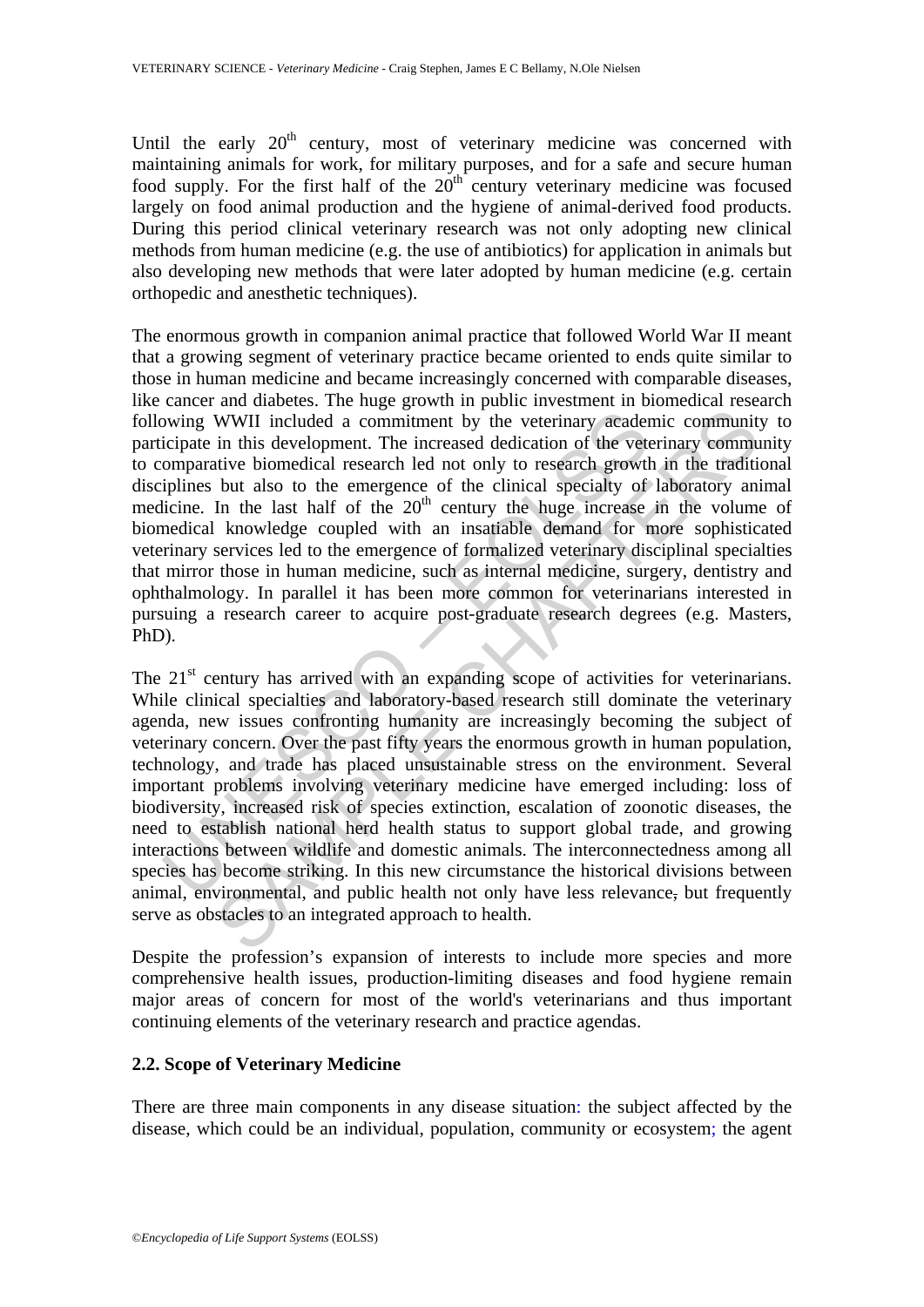that undermines health; and the environments in which the subject(s) and agent(s) interact.

Significant efforts have been directed towards the study of disease-related changes in the patient, specifically in the field of pathology. Pathology has been the cornerstone of veterinary research serving as the interface between the clinical disciplines and the more basic biomedical sciences, like anatomy, physiology, biochemistry and microbiology. Veterinary scientists have also expended significant research effort towards understanding how living organisms (parasites, bacteria and viruses), toxins, nutrients, genetic factors and physical forces interact with animals to cause disease. Such research has often resulted in the development of strategies to prevent people or animals from being exposed to disease causing agents, treatments for individuals afflicted by disease, or methods to eradicate these pathogens from the environment.

Animals sometimes may be the source of disease in people. Most obviously animals may cause physical injury to people through biting, kicking, and so on. The role of animals as reservoirs for zoonotic diseases that may be transmitted to people is particularly important. Veterinary public health researchers develop strategies to protect human health by managing our relations with animals. They investigate the means to reduce or eliminate those risks that could either compromise food hygiene or lead to transmission of zoonotic disease in circumstances when people and animals closely interact.

mals sometimes may be the source of disease in people. Most<br>reause physical injury to people through biting, kicking, and s<br>nals as reservoirs for zoonotic diseases that may be transm<br>cicularly important. Veterinary public In physical injury to people through biting, kiesare in people, Most obviously animous<br>physical injury to people through biting, kieking, and so on. The rol<br>presenctions for zoonotic diseases that may be transmitted to peo Health promotion is now receiving more attention in veterinary research to provide some needed balance with the longstanding focus on eradication of disease. Initially, veterinary research on health promotion targeted sub-clinical diseases that were reducing the production of farm animals and decreasing farm efficiency and income. These initiatives helped to enhance food security and farm sustainability and profitability while fostering animal welfare. Presently, research is evolving towards a more expansive view of health promotion that includes maintaining the abundance and distribution of wildlife, exploring the health benefits of the human-animal bond, and determining the features of healthy ecosystems.

# **3. Trends in Veterinary Medicine**

Veterinary medicine continues to be a rapidly evolving field. As humankind's relationships with animals change, so does society's expectation for animal care and for the management of health issues associated with animals too. Several trends influence the direction of veterinary practice and research.

# **3.1. Societal Trends**

# **3.1.1. Population Growth**

The growth in populations of people and animals brings with it increasing risks from infectious and contagious disease. These risks may be associated with increases in population density and/or changes in the nature, frequency or types of opportunities to exchange pathogens. The changing interfaces for population interactions that arise from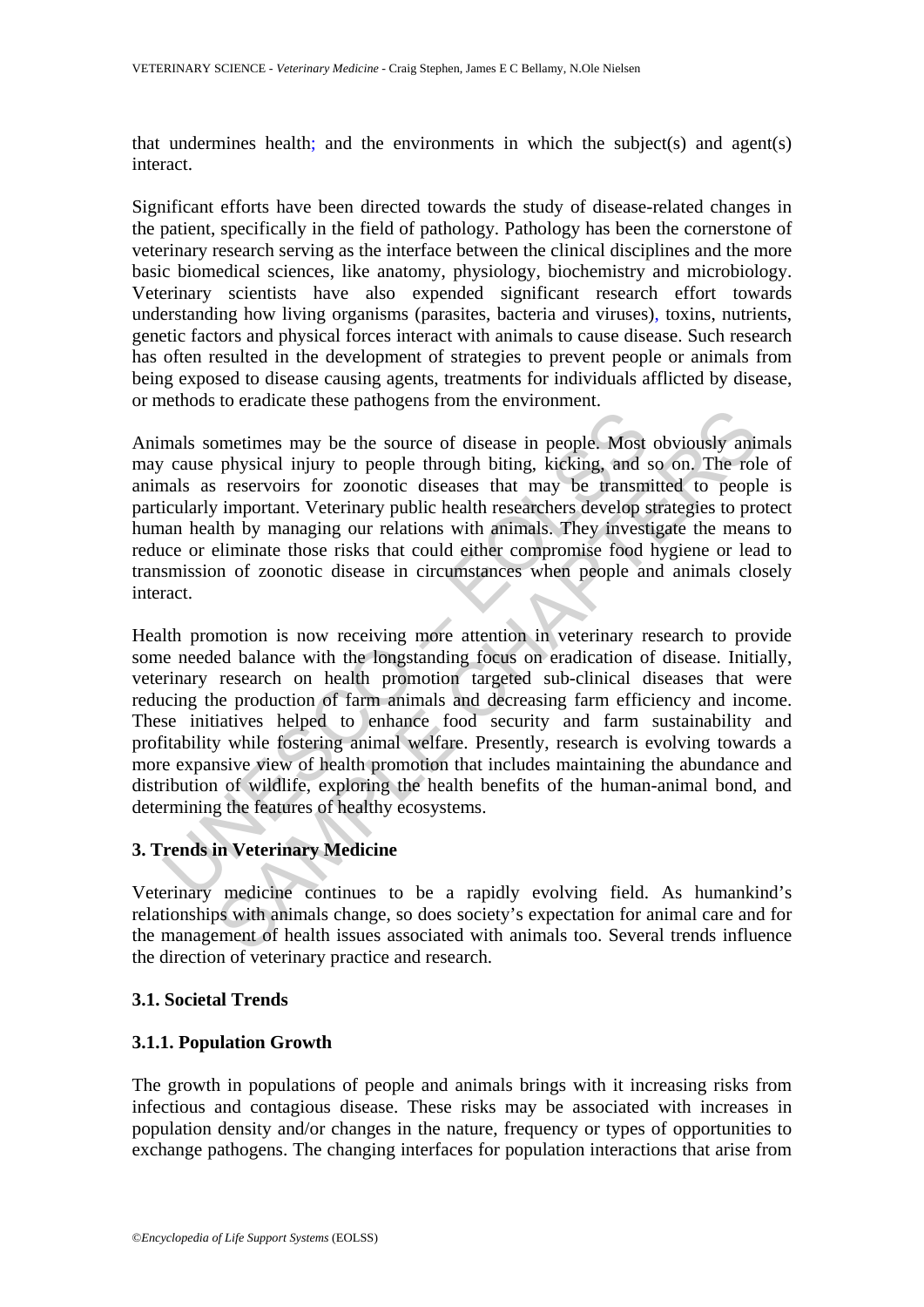socially driven environmental change and the increased connectedness among biota associated with globalization can have profound implications for disease prevention and control planning.

The expansion of human and domestic animals into new habitats has increased exposure to pathogens that once were largely sequestered in untrammeled nature. It has put humans and domestic animals in much closer contact with wildlife with potential disease consequences for all three populations.

# **3.1.2. Industrial Technologies**

or band a model well and well are expected to the environment that may have a the health and welfare of individuals, populations and cosquence more careful attention is being directed towards the chain mands and people exp nammful substances into the environment that may have a significant bead<br>than and welfare of individuals, populations and communities. A<br>end and people exposed to these hazards. Understanding how animals can<br>and people exp Industrial technologies are having increasingly more serious impacts on the nature and number of health hazards that animals and people encounter. Industrial wastes can introduce harmful substances into the environment that may have a significant bearing on the health and welfare of individuals, populations and communities. As a consequence more careful attention is being directed towards the changing health status of animals and people exposed to these hazards. Understanding how animals can serve as sentinels for such hazards is a central notion of environmental impact assessments applied to industrial settings.

The shift from family farms to industrial scale farming brings new challenges in animal care. Increases in farm size and specialization in food animal production have both had a profound impact on food animal practice. These larger more specialized enterprises are less dependent on emergency medical services, relying instead on preventive health management services that are demonstrably cost effective while meeting animal welfare standards.

New technologies, such as nanotechnology, advances in information sciences and molecular biology will continue to create both positive and negative contribution to animal health management or food safety. Understanding the implications of these advances will be a constant challenge for veterinarians.

# **3.1.3. Globalization**

Globalization is having a double-edged effect on animal and human health. On one hand, the expanding global movement of people, animals and goods is facilitating the spread of diseases. On the other, the ideas and resources necessary to manage disease problems can be moved more quickly and easily to the appropriate locations worldwide. These circumstances call for new national and international strategies to deal with transportable animal diseases that are becoming more serious threats to public health, environmental integrity and livestock dependent economies. Ongoing concerns of veterinary medicine are the development of new policies for; 1) establishing and classifying the animal health status of nations, 2) assessing the risks associated with specific diseases, and 3) managing or preventing disease beyond simply closing national borders. Improved international cooperation to develop and apply regulatory methods for preventing or dealing with disease at its point of origin or preventing its transmission would seem to be a more productive approach for all nations. Expanding and more liberalized trade policies for animals and livestock products are leading to the increased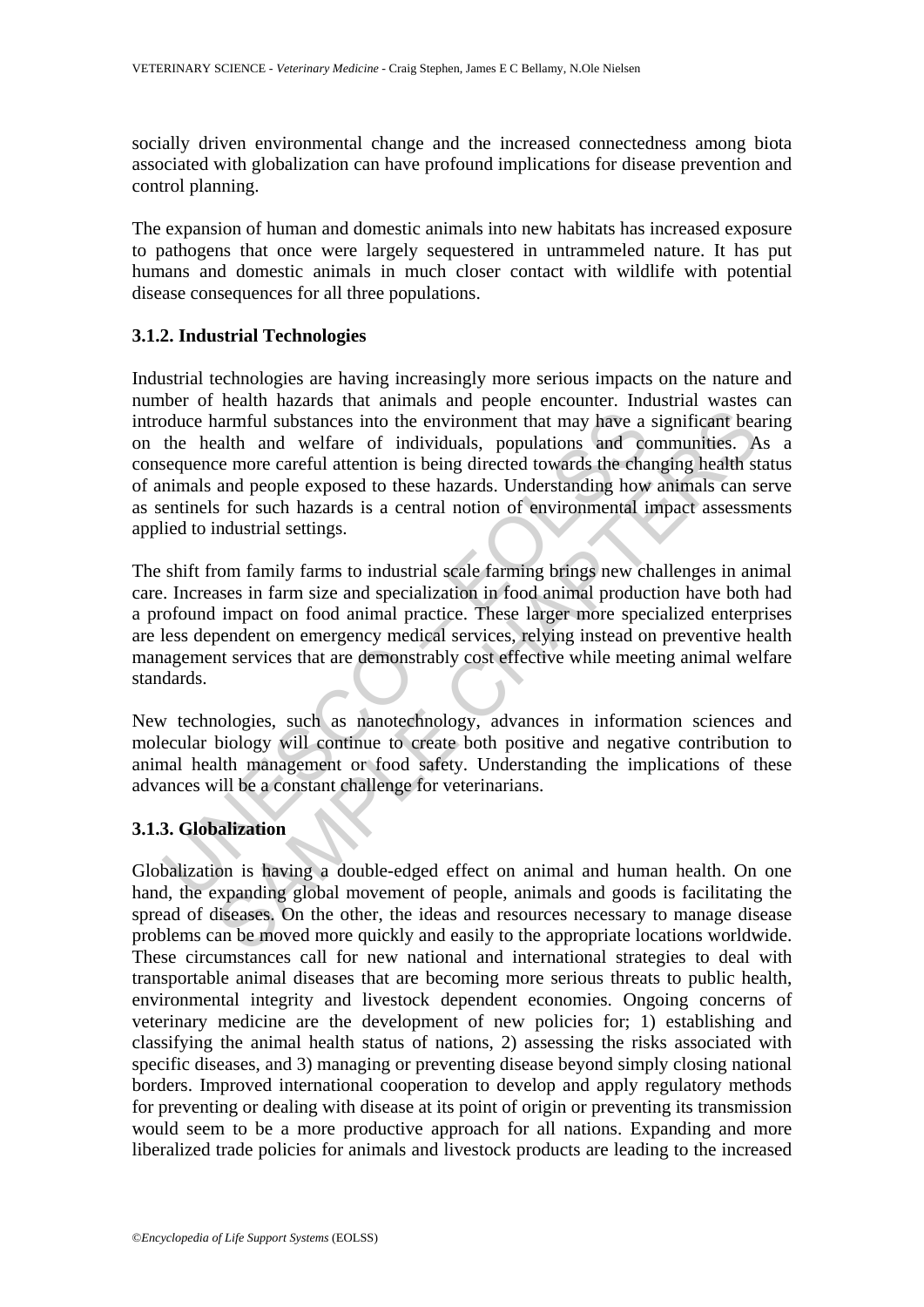use of risk-based methods coupled with "regionalization" approaches instead of the almost automatic freezes in movements of animals and animal products across national borders. This has resulted in demands for new qualitative and quantitative methods in animal health risk assessment. Regulatory approaches to disease control will require new diagnostic technology, like rapid field methods that facilitate the early detection of diseases, pathogens or toxic contaminants in traded species and animal products. While globalization brings risks, the effective sharing of techniques, knowledge and capabilities can bring benefits that will enhance the capacity of the veterinary community to protect the health of animals and society. Meeting challenges in providing and sustaining timely access to new information in poorer countries is essential to taking full advantage of the benefits from increased global communication capacity.

### **3.1.4. Urbanization**

**4. Urbanization**<br> **4. Urbanization**<br> **action** of verterinarians in companion animal practice increases, it<br>
been number of rural or livestock practitioners. Sparse rural veterina<br>
been number of rural or livestock practit **anization**<br>**become** increasingly urbanized, two important trends emerge. First, as<br>of veterinarians in companion animal practice increases, it is often at the<br>ber of rural or livestock practitioners. Sparse rural veterina As nations become increasingly urbanized, two important trends emerge. First, as the proportion of veterinarians in companion animal practice increases, it is often at the cost to the number of rural or livestock practitioners. Sparse rural veterinary services already seriously limit farmer income, farm stability and food safety in a number of countries. Any exodus of veterinarians from rural areas, where many diseases of concern to trade and public health arise, will create deficits in national surveillance capacity and new vulnerabilities. Innovative recruitment and retention policies will be required to sustain and build the veterinary services required to serve rural communities and the livestock sector. Publicly supported veterinary services are present in some countries and may find favor among others in the future. Increased reliance on veterinary paraprofessionals is a likely trend.

Second, with the exception of continued concern for animal welfare, more urbanized societies tend to lose interest in rural and animal health issues. Veterinarians must play a larger role developing public policy that recognizes the full value of animals in society. Public policy must acknowledge that animal health is a public good that goes beyond the economic value of animals. Veterinary medicine must become part of a much more all-embracing "one health" view that integrates animal health with ecological, societal and community well being. Animal health policy is a field for research that must receive increased attention if this more comprehensive vision for the future of veterinary medicine is to evolve to meet the shifting expectations of an increasingly urbanized society.

> TO ACCESS ALL THE **31 PAGES** OF THIS CHAPTER, Visi[t: http://www.eolss.net/Eolss-sampleAllChapter.aspx](https://www.eolss.net/ebooklib/sc_cart.aspx?File=E5-15A-16)

- - -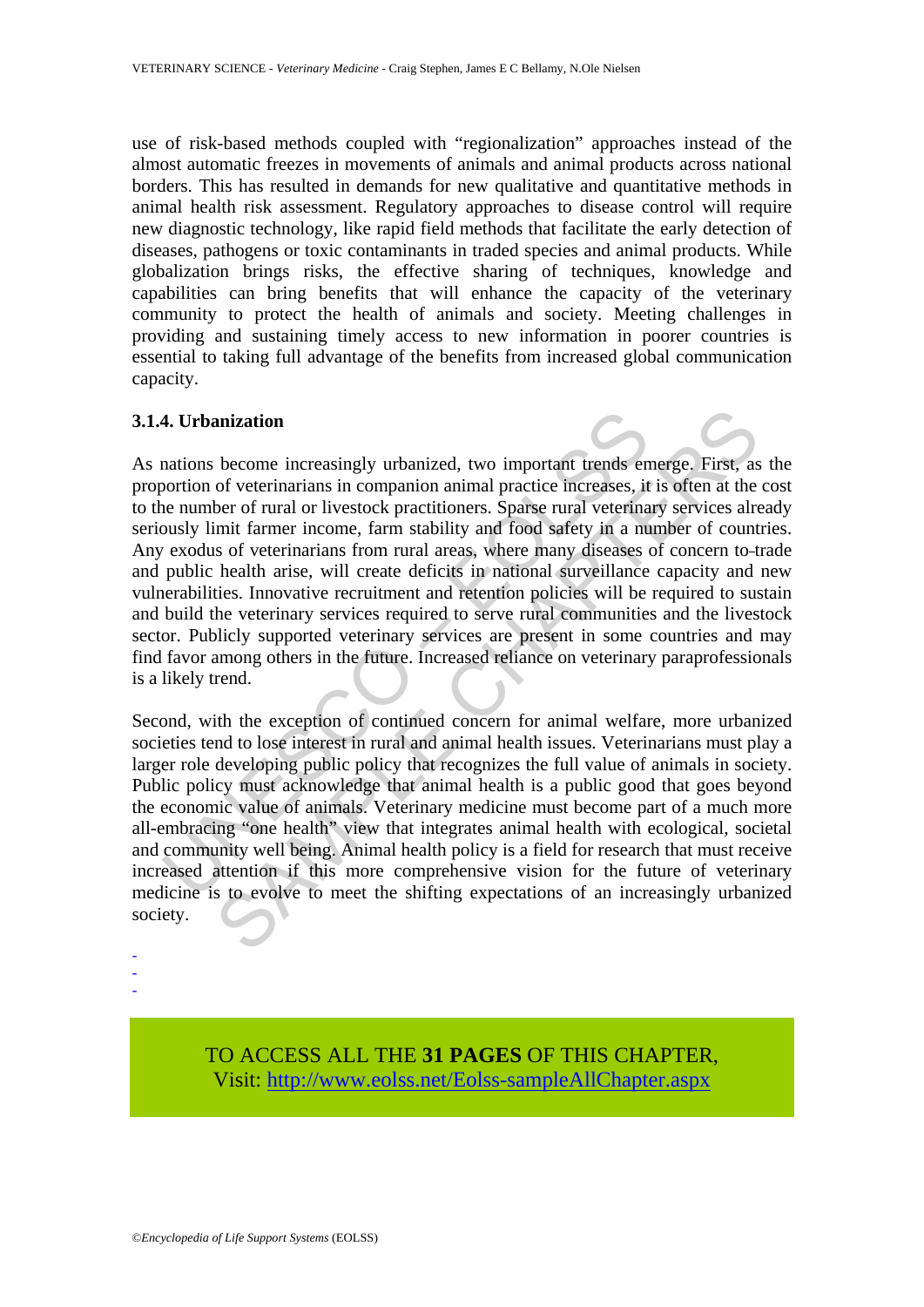#### **Bibliography**

American Association of Veterinary Medical Colleges. (2007) The Foresight Report: Envisioning the Future of Veterinary Medical Education. J. Vet Med Educ 34:42pp [Drawing on the expertise of 95 participants, this report outlines a strategy for veterinary education that involves an adaptive and responsive system of veterinary medical education with Colleges choosing to offer selected areas of professional focus most appropriate to their capabilities ]

Casti, J.L., (1994) Complexification. 320 pp HarperCollins Publishers, New York, NY, USA. [A good introduction with illustrations, describing how complexity arises and how it works.]

Catley A, Leyland T, Mariner JC, Akabwai DMO, Admassu B, Asfaw W, Bekele G, Hassan HSh. 2004. Para-veterinary professionals and the development of quality and self-sustaining community-based services. Rev sci tech. Off int Epiz 23(1) 225-252. [This paper describes the substantial impact veterinary paraprofessionals can have on livestock morbidity and mortality in rural communities in developing countries as well as the obstacles and opportunities to a privatized system of paraprofessional delivery of veterinary care]

Dunlop R.H., Williams D.J. (1996) Veterinary Medicine: An Illustrated History, 692 pp Mosby, St Louis, Missouri, USA. [This book is a comprehensive historical work focusing on three primary themes: the evolution of veterinary medicine, the role of animals throughout recorded history, and the unique humananimal bond.]

Schwabe C.W. (1984) Veterinary Medicine and Human Health. Third Edition (660 pp) Williams and Wilkins Co., Baltimore, USA [This classic book provides many details on the interaction between veterinary and human medicine, with special emphasis on the areas of epidemiologic and ecologic concepts as related to the animal-man disease relationship]

Thurmond MC. Conceptual foundations for infectious disease surveillance. (2003) J Vet Diagn Invest 15: 501-514. [By outlining the key indicators of surveillance system performance, this paper sets a strong conceptual foundation for the design of surveillance systems for emerging, endemic and foreign animal disease]

mary care)<br>
on R.H., Williams D.J. (1996) Veterinary Medicine: An Illustrated History, 69<br>
op R.H., Williams D.J. (1996) Veterinary Medicine: An Illustrated History, a<br>
ution of veterinary medicine, the role of animals thr rel Williams D.J. (1996) Veterinary Medicine: An Illustrated History, 692 pp Moshy, St I.<br>
Williams D.J. (1996) Veterinary medicine: An Illustrated History, 692 pp Moshy, St I.<br>
This book is a comprehensive historical work Zepeda C., Salman M., Theirmann A., Kellar J., Rojas H., and Willeberg P. (2005) The role of veterinary epidemiology and veterinary services in complying with the World Trade Organization SPS agreement. Prev Vet Med 67: 125-140. [The authors outline how reductions in veterinary services have affected countries ability to protect their animal health status, provide sound surveillance information on the occurrence of diseases within their territories, and conduct scientifically valid risk analyses to establish justified import requirements]

#### **Biographical Sketches**

**Craig Stephen** obtained his DVM degree from the University of Sasktachewan in 1987. After 4 years of private veterinary practice in a rural mixed animal practice, Dr. Stephen entered a doctoral program in epidemiology at the University of Saskatchewan where he focused on field epidemiology and disease outbreaks as the theme of his research. His doctoral work dealt with an emerging disease of farmed salmon.

Upon completing his PhD in 1994, he took a position as an infectious disease epidemiologist at the University of British Columbia and British Columbia Centre for Disease Control where he remained for three years. In 1995, he founded the Centre for Coastal Health (CCH). The CCH became a model veterinary practice that provides integrated advice on health issues at the interface of people, animals and the environment. He remains the president and director of the CCH. He is an Associate Professor in Ecosystem and Public Health (Faculty of Veterinary Medicine) and in Community Health Science (Faculty of Medicine) at the University of Calgary. He is a Clinical Professor in Health Care and Epidemiology at the University of British Columbia (UBC). He manages the Pacific centre for the Canadian Cooperative Wildlife Health Centre and is an associate member of the UBC Centre for Disease Control. He directs the Animal Determinants of Emerging Disease Research Unit and is the Chair of the British Columbia Environmental and Occupational Health Research Network. He was formally a consulting veterinarian for the Vancouver Aquarium and Marine Science Centre as well for the University of Victoria. His a founding member of Veterinarians Without Borders-Vétérinaires sans